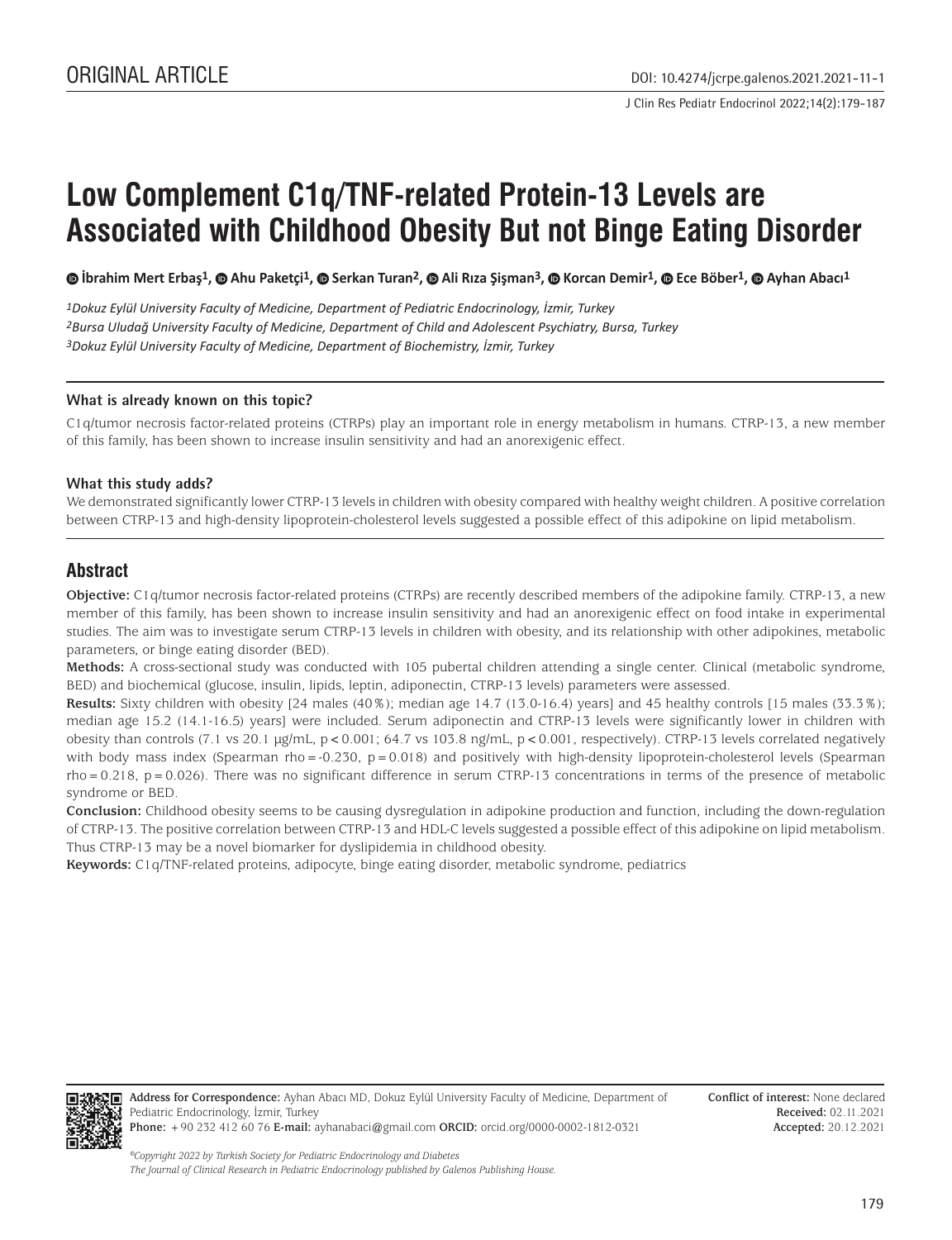# **Introduction**

Obesity has become an important public health problem for children and adolescents in the last few decades. Obesity is characterized by an increase in body fat mass, developing when energy intake is greater than energy consumption. In other words, obesity is a complex and multifactorial disease that is accompanied by endocrine and metabolic changes as a result of enhanced body fat tissue (1). Since childhood obesity is associated with metabolic and cardiovascular diseases in both children and later adulthood, diagnostic and preventive approaches are essential (2,3).

Appetite regulators play a significant role in ensuring the balance between energy intake and consumption. Among them, insulin and leptin are the major hormones that control dietary intake and the feeling of satiety (4). Adiponectin is one of the main hormones released from adipose tissue and regulates cardiovascular and metabolic functions (5). It has been shown in several studies that decreased adiponectin serum levels were associated with obesity, insulin resistance, metabolic syndrome, and type 2 diabetes mellitus (DM) in pediatric patients (6,7). Binge eating disorder (BED) is characterized by loss of control in food intake and presentes as recurrent episodes of eating large amounts of food until feeling uncomfortably full. BED has an increasing prevalence of 1-5% among children and adolescents, and obesity is one of the main physical results of BED (8).

C1q/tumor necrosis factor-related proteins (CTRPs) are recently described members of the adipokine family, secreted from adipose tissue, like adiponectin. Some types of CTRPs play an important role in energy metabolism in humans (9,10). CTRP-13, a new member of this family, has been shown to increase insulin sensitivity and had an anorexigenic effect on food intake in experimental studies (11,12). Clinical studies have also shown that a decrease in the serum level of CTRP-13 was a risk factor for the development of type 2 DM, coronary artery disease, and non-alcoholic fatty liver disease in adults with obesity  $(13,14,15)$ .

In this study, we aimed to investigate whether serum CTRP-13 levels were altered by children with a diagnosis of obesity or BED and how CTRP-13 levels were related to other adipokines or metabolic parameters. To our knowledge, this is the first study in children to evaluate CTRP-13 levels in the context of obesity.

# **Methods**

This was a single-center, cross-sectional study and we recruited the study participants from amongst individuals

from the same geographic region, aged 12-18 years, who attended our department between May 2020 and April 2021. Before participating in the present study, a comprehensive physical examination was performed for all subjects. Also, laboratory tests, including thyroid function and serum cortisol were performed for children with obesity to diagnose possible endocrine disorders. Children with any acute or chronic systemic diseases, a history of drug use (such as anti-epileptics, anti-psychotics, and steroids), obesity-related syndromes, and endocrine disorders (hypothyroidism and Cushing syndrome) were excluded. In addition, prepubertal subjects or those under 12 years of age were not included in the study. Children without obesity and attending for routine check-up were recruited as a healthy control cohort.

#### **Anthropometric Measurements**

Height was measured using a Harpenden stadiometer with an accuracy of 0.1 cm without shoes, and body weight was measured using a scale (SECA, Hamburg, Germany) with a sensitivity of 0.1 kg while wearing light clothing. Body mass index (BMI) was calculated by dividing body weight  $(kg)$  by height in metres squared  $(m<sup>2</sup>)$ . Standard deviation (SD) scores for weight, height and BMI were calculated with the online calculator for pediatric endocrinologists (Child Metrics) (16), using the reference created for the Turkish population by Neyzi et al (17). Obesity was defined as BMI >2 SD score, according to the criteria of the World Health Organization (18).

Waist circumference (WC) was measured at the end of a gentle expiration using a non-stretchable tape with a sensitivity of 0.1 cm, at the midpoint between the lowest extent of the rib cage and the iliac crest, without clothing (19). WC percentiles and SD scores were calculated according to the age and gender, using reference data for Turkish children (20). The pubertal stage of each participant was assessed according to Tanner and Whitehouse (21). Breast development of stage 2 and above in girls or testicular volume of ≥4 mL in boys was accepted as pubertal findings. Blood pressure measurements were performed using a calibrated sphygmomanometer by a single investigator using a validated protocol. Systolic blood pressure (SBP) and diastolic blood pressure (DBP) were measured twice on the right arm after 10 minutes of rest in a seated position. Blood pressure percentile and SD scores were calculated according to age, gender, and height (16).

#### **Metabolic Syndrome**

Homeostasis model assessment of insulin resistance (HOMA-IR) was used to evaluate the status of insulin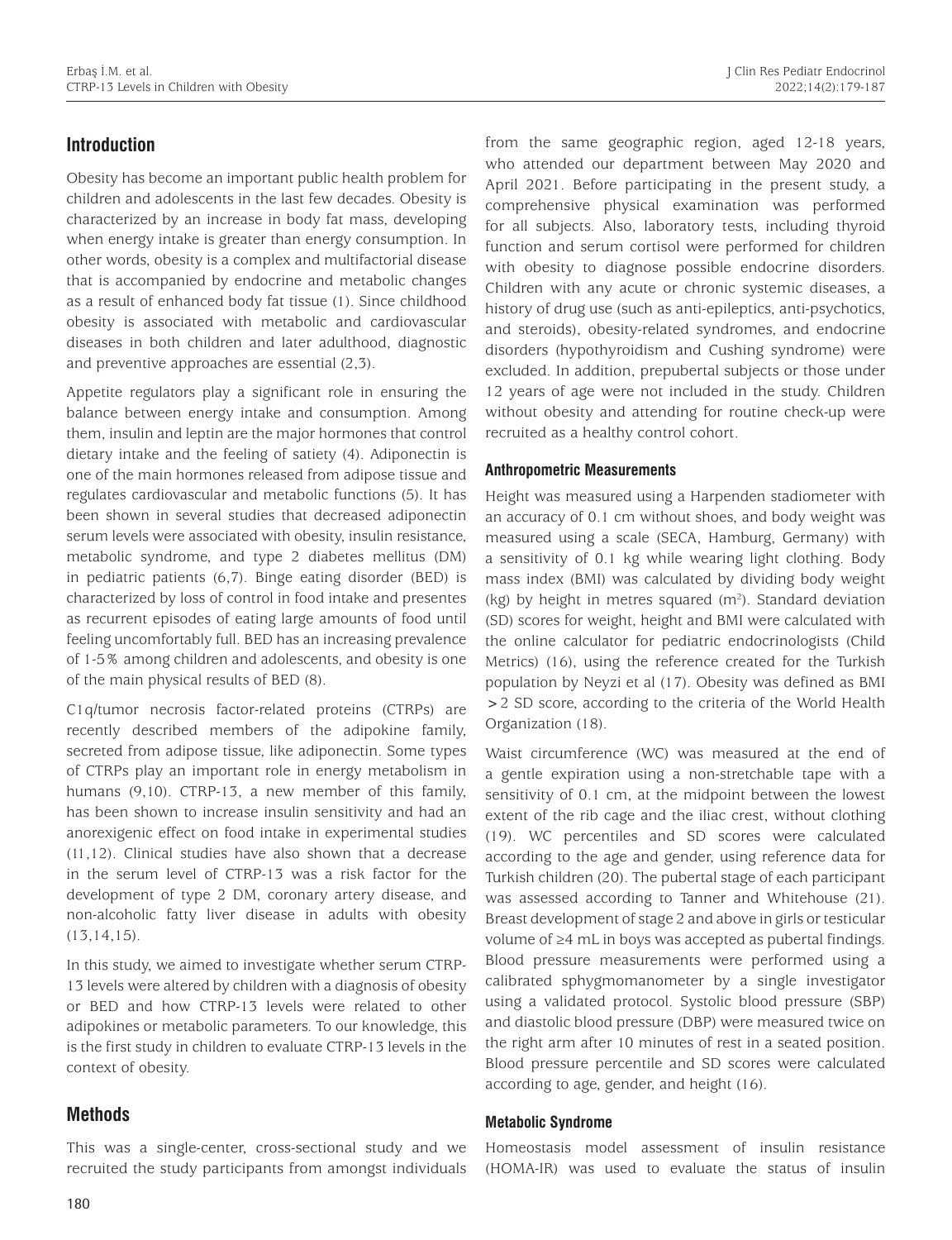resistance. A cut-off value of  $>4.0$  for pubertal patients was defined as insulin resistance (22). Metabolic syndrome was described according to the criteria of the International Diabetes Federation Consensus (23):

- For patients between the ages of 10-16, metabolic syndrome was defined as the presence of central obesity (WC ≥90th percentile or adult cut-off if lower) plus any two of the following factors: triglyceride level of ≥150 mg/dL; highdensity lipoprotein-cholesterol (HDL-C) level of <40 mg/dL; SBP ≥130 or DBP ≥85 mmHg; fasting serum glucose level of ≥100 mg/dL and/or known type 2 DM.

- For patients ≥16 years old, metabolic syndrome was defined as: Presence of central obesity (WC ≥94 cm for males and ≥80 cm for females) plus any two of the following factors: triglyceride level of ≥150 mg/dL; HDL-C level of <40 mg/dL in males and <50 mg/dL in females; SBP ≥130 or DBP ≥85 mmHg or treatment of previously diagnosed hypertension; fasting serum glucose level of ≥100 mg/dL; or known type 2 DM.

## **Binge Eating Disorder**

A trained psychiatrist determined the diagnosis of BED using a survey, based upon the criteria of the Diagnostic and Statistical Manual of Mental Disorders-V (DSM-V). Bingeeating episodes at least one day a week for three months accompanied by marked distress and a lack of inappropriate compensatory behaviors and additional questions regarding the DSM-V criteria were assessed for diagnosis, such as (i) eating much more rapidly than normal, (ii) eating large amounts of food when not feeling physically hungry, (iii) eating until feeling uncomfortably full, (iv) eating alone because of being embarrassed by how much one is eating, and (v) feeling disgusted with oneself, depressed, or very guilty after overeating. An episode was described as follows; eating an amount of food in a discrete period of time that is definitely larger than most people would eat under similar circumstances and with the sense of lack of control over eating during this time (24).

#### **Sample Collection and Storage**

Blood samples for analyzing glucose, insulin, lipid profile, leptin, adiponectin, and CTRP-13 levels were obtained via venepuncture from the antecubital vein, after 10-12 hours of overnight fasting. To avoid run-to-run difference, all the samples were analyzed in the same run. Therefore, no correction or calibration factor was required. After allowing 60 minutes for spontaneous blood clotting, the plain tubes were centrifuged at 1200 x g for 10 minutes, and the serum samples were collected into tubes using plastic Pasteur pipettes and stored at -80 °C until analysis. Serum

samples were diluted prior to analysis according to the manufacturer's instructions.

### **Biochemical Analysis**

Fasting serum glucose, triglyceride, total cholesterol, and HDL-C levels were measured enzymatically using DP Modular Systems (Roche Diagnostic Corp., Indianapolis, IN, USA). Low-density lipoprotein-cholesterol (LDL-C) levels were calculated using the Friedewald formula when triglyceride levels were <400 mg/dL. Serum insulin level was measured by an electrochemiluminescence immunoassay method using an automated immunoassay analyzer (Immulite 2500, Diagnostic Products Corporation, Los Angeles, CA, USA).

Serum leptin (Catalog number: EK0437, Boster Biological Technology Co. Ltd., Wuhan, China) and adiponectin (Catalog number: EK0595, Boster Biological Technology Co. Ltd., Wuhan, China) levels were measured by commercial enzyme-linked immunosorbent assay (ELISA) kits based on the principle of solid-phase enzyme immunoassay. CTRP-13 (Catalog number: SK00333-06, Aviscera Bioscience Inc., Santa Clara, CA, USA) level was measured by a commercial ELISA kit employing the sandwich phase enzyme immunoassay technique. The ELISA tests for leptin, adiponectin and CTRP-13 had a sensitivity of  $\langle$  10 pg/mL,  $\langle$  60 pg/mL and 2 ng/mL, with a detection range of 62.5-4000 pg/mL, 1.56-100 ng/mL and 3.9-250 ng/mL, respectively. Intra- and inter-assay coefficients of variation were  $<7.6\%$  and  $<8.4\%$  for leptin, <7.8% and <9% for adiponectin, 4-6% and 8-12% for CTRP-13, respectively.

This study was approved by the Dokuz Eylül University Local Ethics Committee (ethics approval number: 2020/01- 26, date: 06.01.2020) and performed in accordance with the principles of the Declaration of Helsinki. An informed written consent form was obtained from the children and their parents before the study.

## **Statistical Analysis**

All statistical analyses were performed using the Statistical Package for the Social Sciences application for Windows, version 24.0 (IBM Co., Armonk, NY, USA). The distribution of data was evaluated using the Kolmogorov-Smirnov test. Clinical data are presented as number (%) for categorical variables and median  $(25<sup>th</sup>-75<sup>th</sup>$  percentiles) for continuous variables. Comparisons of categorical and continuous variables were performed with the Pearson chi-square test and the Mann-Whitney U test, respectively. The Spearman correlation test was applied for correlations between CTRP-13 and continuous variables. Then, any correlation was investigated among the identified significant variables after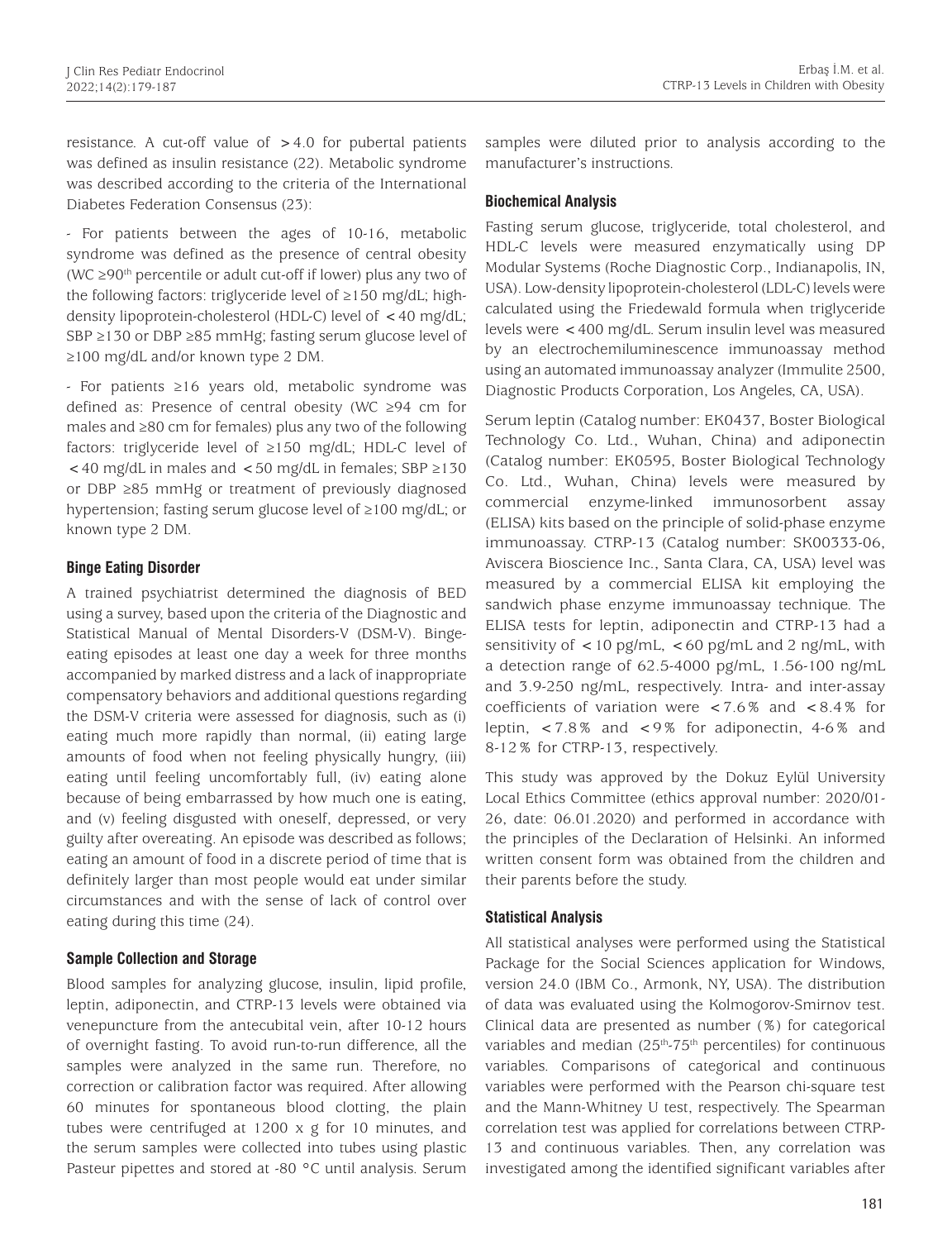adjusting for age, gender, and BMI. A two-sided p value of <0.05 was considered statistically significant.

## **Results**

A total of 105 pubertal children [39 males (37.1%); median age 14.9 (13.5-16.5) years] were enrolled in this study. The group with obesity consisted of 60 children [24 males (40%); median age 14.7 (13.0-16.4) years] and the control group included 45 healthy children [15 males (33.3%); median age 15.2 (14.1-16.5) years]. There was no significant difference between the two groups in terms of age and gender  $(p=0.154$  and  $p=0.484$ , respectively) (Table 1).

Significant differences were observed between children with obesity and children of healthy weight in terms of BMI, BMI SD scores, serum insulin, HOMA-IR, triglyceride, HDL-C, leptin, and adiponectin levels, whereas serum glucose, total cholesterol, and LDL-C concentrations were similar (Table 1). Individuals with obesity had significantly lower CTRP-13 levels than the control group  $(p=0.013)$ (Table 1).

Eighteen of the subjects with obesity (30%) had metabolic syndrome and among children with and without metabolic syndrome, statistically significant differences were observed in terms of hypertension, serum insulin, HOMA-IR, triglyceride, and HDL-C levels (Table 2). Among children with obesity, although adiponectin was found to be significantly lower in those with metabolic syndrome  $(p=0.021)$ , no significant difference was observed in leptin or CTRP-13 levels (Table 2). When subgroup analysis was

performed regarding gender, there was no significant difference in circulating CTRP-13 levels in boys ( $p = 0.655$ ) or girls ( $p = 0.596$ ).

Thirty-two of the patients with obesity (53.3%) had insulin resistance. When individuals with obesity were compared according to the presence of insulin resistance, serum adiponectin concentration was significantly lower in the insulin resistance-positive group [4.2 (1.9-10.9) vs 9.9 (6.1- 18.3)  $\mu$ g/mL,  $p = 0.008$ ]. However, serum leptin and CTRP-13 levels were found to be similar in both groups, with or without insulin resistance [40.1 (30.3-58.9) vs 55.3 (35.4- 99.8) ng/mL, p=0.093 and 64.7 (29.5-109.0) vs 63.5 (36.3- 100.6)  $\text{ng/mL}$ ,  $p = 0.717$ , respectively].

Twenty-three (38.3%) of the patients with obesity were diagnosed with BED. Among groups with and without BED, significant differences were observed in BMI and BMI SD scores  $(p=0.033$  and  $p=0.029$ , respectively). However, metabolic and biochemical parameters, including CTRP-13 levels, were similar in both groups (Table 3). Moreover, there was no significant difference found when conducting subgroup analyzes according to gender, in boys  $(p = 0.976)$ or girls  $(p=0.427)$ .

CTRP-13 correlated negatively with BMI (Spearman rho =  $-0.230$ , p = 0.018), BMI SD score (Spearman rho =  $-$ 0.237,  $p = 0.015$ ) and positively with HDL-C (Spearman  $rho = 0.218$ ,  $p = 0.026$ ) in all participants (Figure 1). After adjustment for age, gender, and BMI, serum CTRP-13 levels showed a positive correlation with HDL-C levels in subjects with obesity (Spearman rho =  $0.313$ , p =  $0.018$ ).

| Table 1. The clinical and laboratory characteristics of children with obesity and healthy controls |                                  |                            |                        |  |
|----------------------------------------------------------------------------------------------------|----------------------------------|----------------------------|------------------------|--|
|                                                                                                    | Children with obesity $(n = 60)$ | Controls $(n = 45)$        | p                      |  |
| Age (year)                                                                                         | $14.7(13.0-16.4)$                | $15.2(14.1-16.5)$          | $0.154$ <sup>a</sup>   |  |
| Gender (male) $[n (%)]$                                                                            | 24 (37.1)                        | $15(40\%)$                 | $0.484^{b}$            |  |
| BMI $(kg/m2)$                                                                                      | 32.0 (30.0-35.6)                 | 20.5 (18.2-22.3)           | < 0.001 <sup>a</sup>   |  |
| <b>BMI SD score</b>                                                                                | $2.7(2.3-3.1)$                   | $-0.5$ [ $(-1.2)$ $-0.6$ ] | $< 0.001$ <sup>a</sup> |  |
| Glucose $(mg/dL)$                                                                                  | 85.5 (80.3-91)                   | 85 (81-92)                 | $0.766^{\rm a}$        |  |
| Insulin $(uIU/mL)$                                                                                 | 19.3 (15.8-25.9)                 | $10.9(7.7-14.6)$           | < 0.001 <sup>a</sup>   |  |
| HOMA-IR                                                                                            | $4.1(3.3-5.8)$                   | $2.3(1.5-3.3)$             | < 0.001 <sup>a</sup>   |  |
| $TG$ (mg/dL)                                                                                       | 90.5 (77.8-140.3)                | 82 (59.5-101.5)            | $0.017$ <sup>a</sup>   |  |
| $TC$ (mg/dL)                                                                                       | 171 (155-195)                    | 166 (152.5-192)            | $0.524$ <sup>a</sup>   |  |
| LDL-C $(mg/dL)$                                                                                    | 103.9 (86.1-123.7)               | 95.4 (83.1-110.3)          | $0.138^{a}$            |  |
| $HDL-C$ (mg/dL)                                                                                    | 53 (47.5-64)                     | 48 (41-54.8)               | 0.004 <sup>a</sup>     |  |
| Leptin $(ng/mL)$                                                                                   | $46.4(31.1-80.5)$                | $7.2(2.5-13.4)$            | < 0.001 <sup>a</sup>   |  |
| Adiponectin (µg/mL)                                                                                | $7.1(3.1-13.1)$                  | $20.1(7.3-46.4)$           | $< 0.001$ <sup>a</sup> |  |
| $CTRP-13$ (ng/mL)                                                                                  | 64.7 (35.7-103.9)                | 103.8 (42.9-167.8)         | $0.013^a$              |  |

Data are given as mean  $\pm$  standard deviation or median (25<sup>th</sup>-75<sup>th</sup> percentile). <sup>a</sup>Mann-Whitney U test, <sup>b</sup>Pearson chi-square test, p < 0.05. BMI: body mass index, BMI SD score: standard deviation score of BMI, HOMA-IR: homeostasis model assessment-insulin resistance, TG: triglyceride, TC: total cholesterol, LDL-C: low-density lipoprotein-cholesterol, HDL-C: high-density lipoprotein-cholesterol, CTRP-13: C1q/tumor necrosis factor-related protein-13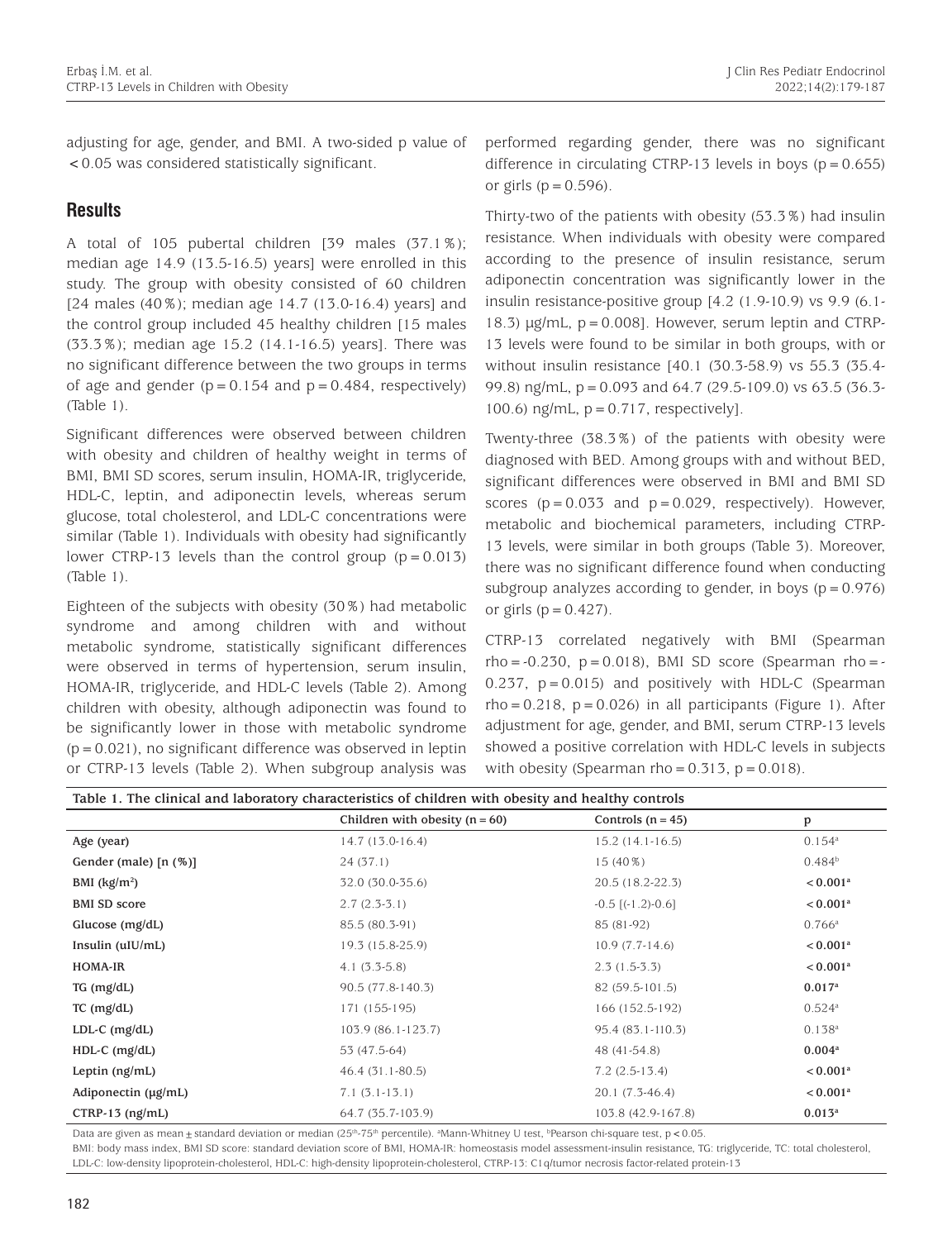## **Discussion**

CTRPs are new members of the adipokine family, which are secreted from adipose tissue, like adiponectin and leptin. It has been suggested that CTRPs play an important role in

energy metabolism. CTRPs also have significant and distinct effects on the immune, endocrine, vascular, skeletal, and sensory systems (9,10). Fifteen types of CTRPs have been identified so far, some of which have metabolic functions



**Figure 1.** The correlation between serum C1q/tumor necrosis factor-related protein-13 levels and (a) BMI, (b) HDL-C *HDL-C: high-density lipoprotein-cholesterol, BMI: body mass index*

| Table 2. The clinical and laboratory characteristics of children with obesity according to the presence of metabolic syndrome |  |
|-------------------------------------------------------------------------------------------------------------------------------|--|
| or not                                                                                                                        |  |

|                          | $MS (+)$ group $(n = 18)$ | $MS$ (-) group $(n = 42)$ | p     |
|--------------------------|---------------------------|---------------------------|-------|
| BMI $(kg/m2)$            | 32.3 (31.5-34.6)          | $31.1(29.6-36.3)$         | 0.233 |
| <b>BMI SD score</b>      | $2.7(2.4-3.1)$            | $2.6(2.3-3.3)$            | 0.411 |
| WC (cm)                  | $3.6(3.0-4.0)$            | $3.6(3.1-4.0)$            | 0.974 |
| SBP SD score             | $2.2(1.8-2.3)$            | $1.2(0.6-2.3)$            | 0.011 |
| DBP SD score             | $1.6(0.7-2.1)$            | $0.7(0.4-1.6)$            | 0.051 |
| Hypertension, n (%)      | 15(83.3)                  | 20(47.6)                  | 0.010 |
| Glucose $(mg/dL)$        | 89.5 (80.5-100)           | 85 (80-90.3)              | 0.320 |
| Insulin $(uIU/mL)$       | 24.7 (16.3-32.6)          | 17.9 (14.8-24.4)          | 0.044 |
| HOMA-IR                  | $5.7(3.4-6.9)$            | $3.8(3.2-5.0)$            | 0.025 |
| $TG$ (mg/dL)             | 156.5 (86.8-181.5)        | 87 (68.5-107.3)           | 0.001 |
| $TC$ (mg/dL)             | 188 (143.8-202.8)         | 168.5 (155-186)           | 0.266 |
| $LDL-C$ (mg/dL)          | $114.2(87.3-127.1)$       | 97.8 (85.7-122.8)         | 0.287 |
| $HDL-C$ (mg/dL)          | 44.5 (37.3-50.3)          | 49 (43.8-55.3)            | 0.025 |
| Leptin $(ng/mL)$         | 38.2 (23.8-63.0)          | 51.2 (22.9-98.0)          | 0.129 |
| Adiponectin $(\mu g/mL)$ | $4.6(1.7-7.6)$            | $9.9(3.3-17.6)$           | 0.021 |
| $CTRP-13$ (ng/mL)        | 64.7 (34.6-105.9)         | 63.5 (33.2-104.9)         | 1.000 |

Data are given as median (25<sup>th</sup>-75<sup>th</sup> percentile). Mann-Whitney U test was used to determine the differences of variables between the two groups, p < 0.05. MS: metabolic syndrome, BMI: body mass index, BMI SD score: standard deviation score of BMI, WC: waist circumference, SBP: systolic blood pressure, DBP: diastolic blood pressure, HOMA-IR: homeostasis model assessment-insulin resistance, TG: triglyceride, TC: total cholesterol, LDL-C: low-density lipoprotein-cholesterol, HDL-C: highdensity lipoprotein-cholesterol, CTRP-13: C1q/tumor necrosis factor-related protein-13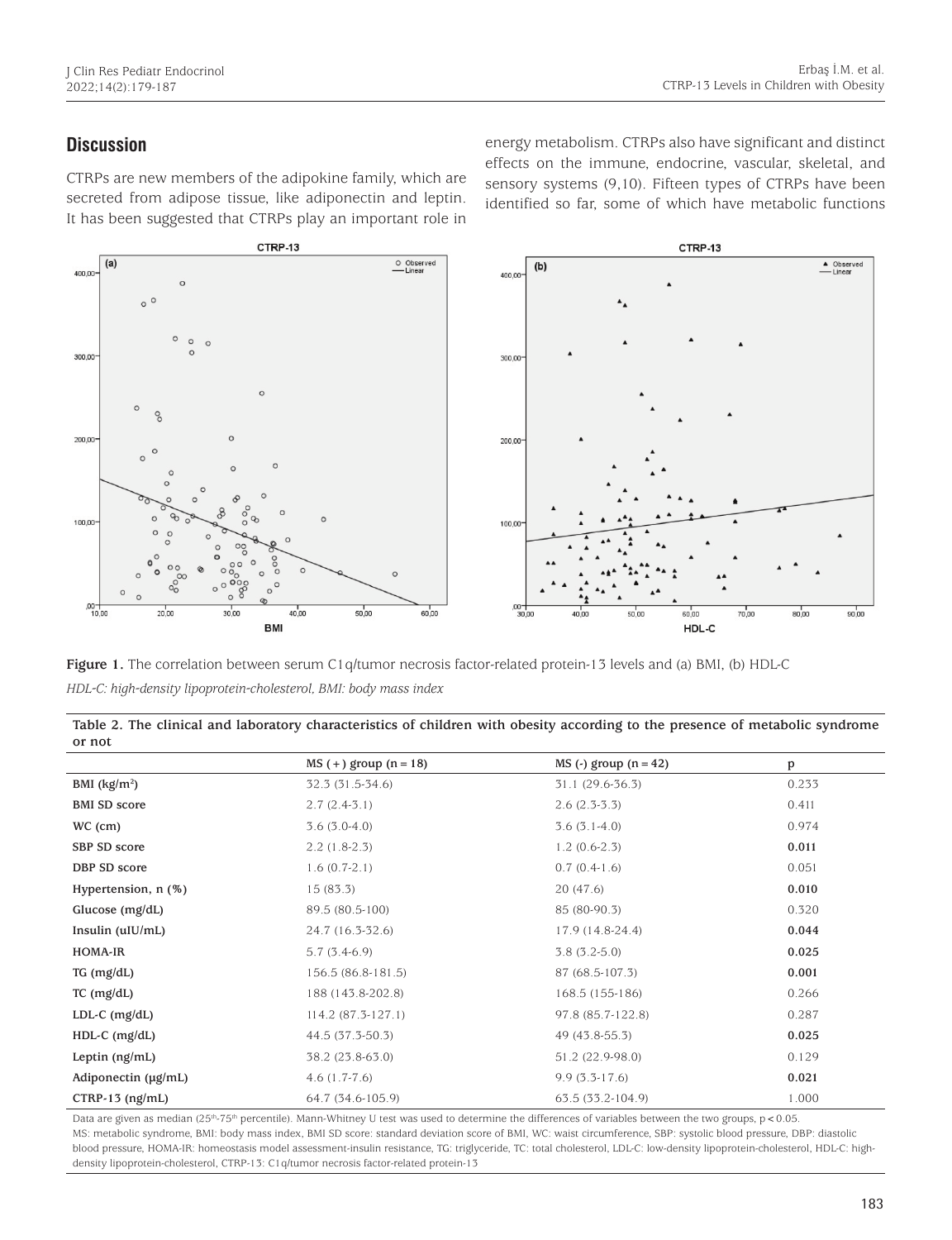(9,10). CTRP-13 is one of the members of this family, mostly expressed from adipose tissue and brain in mice and predominantly from adipose tissue in humans (11). The CTRP family has homologous effects on energy homeostasis and may prove to be novel pharmacological targets for diseases secondary to obesity. CTRPs can dynamically adjust the response to changes in short-term nutritional or long-term metabolic status. Excess caloric uptake in obesity and related inflammatory disorders usually disrupt the signaling pathways regulated by CTRPs, with changes in structural configurations and post-translational modifications of these molecules (9). Previous studies demonstrated reduced levels of CTRP-3, CTRP-6, CTRP-7, CTRP-9, CTRP-12, and CTRP-15 in mice or humans with obesity (25,26,27,28). In a childhood study, Chen et al (29) found that CTRP-3 concentrations significantly decreased in children with obesity, demonstrating a negative correlation with BMI. They indicated that the circulating level of CTRP-3 was down-regulated in the pro-inflammatory state of obesity, but the exact mechanism has not been clarified. Adiponectin and CTRPs share similar structures and functions, like organizing anti-inflammatory responses and regulating energy metabolism by improving insulin sensitivity (30). As an example for the relationship between CTRPs and adiponectin, CTRP-9 was shown to associate with adiponectin to form a heterotrimeric structure and to share the same receptor (31). Shanaki et al (32) showed that CTRP-13 and adiponectin inversely correlated with

BMI in women, and CTRP-13 positively correlated with adiponectin, too. They also found that decreased serum levels of CTRP-13 may be related to visceral fatness, but no pathophysiological explanation was suggested (14). On the other hand, Omidifar et al (33) found no significant association between mRNA expression levels of CTRP-13 in subcutaneous or visceral adipose tissue in women with obesity and normal weight women. There was no relevant data concerning CTRP-13 in pediatric patients in the existing literature with which to compare our findings. We found that obesity in pubertal children was associated with lower serum CTRP-13 concentrations compared to healthy weight children. As a sign of visceral adiposity, CTRP-13 was negatively correlated with BMI in those individuals. However, in contrast with adult studies, we could not find any correlation between CTRP-13 and adiponectin levels. Although the exact molecular mechanism is not understood, our results suggested that childhood obesity disrupts metabolic homeostasis and causes dysregulation in adipokine production and function, including CTRP-13.

Adipokine dysregulation and inflammatory disorders in obesity result in metabolic problems, such as insulin resistance and type 2 DM (9,34,35). Experimental studies have shown that CTRP-13 has an insulin-sensitizing effect by promoting glucose uptake in adipocytes, myotubes, and hepatocytes, via the adenosine monophosphate-activated protein kinase signalling pathway. It also inhibits the c-Jun

|                        | BED $(+)$ group $(n = 23)$ | BED $(-)$ group $(n = 37)$ | p     |
|------------------------|----------------------------|----------------------------|-------|
| BMI $(kg/m2)$          | 33.3 (31.5-36.8)           | 31.2 (29.4-34.6)           | 0.033 |
| <b>BMI SD score</b>    | $2.9(2.6-3.6)$             | $2.5(2.3-3.0)$             | 0.029 |
| WC (cm)                | $3.6(3.0-4.3)$             | $3.6(3.1-3.9)$             | 0.563 |
| SBP SD score           | $1.9(0.9-2.3)$             | $1.6(0.8-2.3)$             | 0.502 |
| DBP SD score           | $1.4(0.3-2.1)$             | $0.8(0.5-1.6)$             | 0.784 |
| Hypertension $[n (%)]$ | 15(65.2)                   | 20(54.1)                   | 0.394 |
| Glucose $(mg/dL)$      | 85 (79-91)                 | 87 (81-92)                 | 0.428 |
| Insulin (uIU/mL)       | 18.0 (15.8-23.2)           | $21.0(15.4-29.4)$          | 0.261 |
| HOMA-IR                | $3.8(3.2-5.7)$             | $4.5(3.4-6.5)$             | 0.334 |
| $TG$ (mg/dL)           | $92(81-165)$               | 89 (75.5-126.5)            | 0.503 |
| $TC$ (mg/dL)           | 171 (148-195)              | 170 (156-197.5)            | 0.773 |
| $LDL-C$ (mg/dL)        | 104 (84.4-123.8)           | 103.8 (87.7-124.6)         | 0.429 |
| $HDL-C$ (mg/dL)        | 47 (40-56)                 | 48 (41-52)                 | 0.927 |
| Leptin (ng/mL)         | 49.5 (32.4-98.9)           | 42.1 (30.7-78.2)           | 0.538 |
| Adiponectin (µg/mL)    | $6.6(3.5-13.2)$            | $7.7(2.6-14.1)$            | 0.855 |
| $CTRP-13$ (ng/mL)      | 73.3 (40.2-103.0)          | $57.5(27.1-105.5)$         | 0.447 |

**Table 3. The clinical and laboratory characteristics of children with obesity according to the presence of binge eating disorder or not**

Data were given as median (25<sup>th</sup>-75<sup>th</sup> percentile). Mann-Whitney U test was used to determine the differences of variables between the two groups, p<0.05. BED: binge eating disorder, BMI: body mass index, BMI SD score: standard deviation score of BMI, WC: waist circumference, SBP: systolic blood pressure, DBP: diastolic blood pressure, HOMA-IR: homeostasis model assessment-insulin resistance, TG: triglyceride, TC: total cholesterol, LDL-C: low-density lipoprotein-cholesterol, HDL-C: highdensity lipoprotein-cholesterol, CTRP-13: C1q/tumor necrosis factor-related protein-13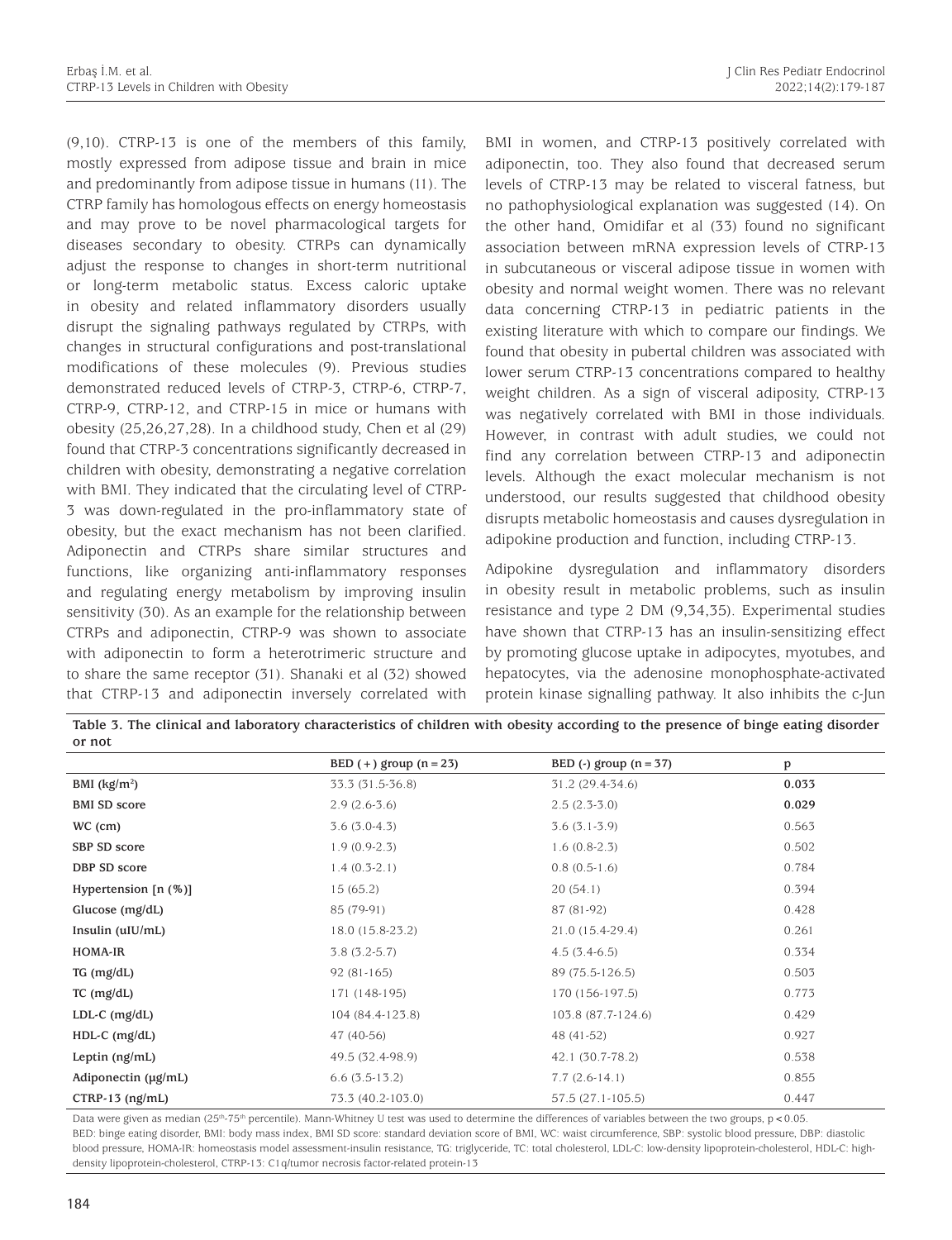N-terminal kinase (JNK) signal pathway, which is activated by fatty acids and ameliorates lipid-induced insulin resistance in hepatocytes (11). In addition, CTRP-13 has significant impact on gluconeogenic enzymes to reduce glucose output in hepatocytes (11). All these literature data, gained from experimental studies, support a significant effect of CTRP-13 on glucose homeostasis. In several clinical studies, a decrease in the serum level of CTRP-13 was found to be a risk factor for the development of type 2 DM or coronary artery disease in adult patients (13,15). Shanaki et al (14) found that CTRP-13 had a negative correlation with insulin, triglyceride levels, and HOMA-IR. They also observed lower CTRP-13 levels in patients with type 2 DM and non-alcoholic fatty liver disease, suggesting CTRP-13 as a potential marker for these clinical conditions (14). An et al (36) demonstrated significant differences in CTRP-13 levels in adults with nonalcoholic fatty liver disease when compared to the control group, and a correlation between CTRP-13 and triglyceride levels in those patients. However, the exact mechanism of CTRP-13 effects on glucose and lipid metabolism in humans has not yet been established. However, Bai et al (37) showed no difference in CTRP-13 levels among age- and BMImatched adults with or without type 2 DM. They observed similar concentrations at 0 and 2 hours of the oral glucose tolerance test (37). Fadaei et al (15) reported that circulating levels of CTRP-13 did not correlate with lipid profiles in adults. We observed a positive correlation between CTRP-13 and HDL-C levels, which might be a result of the possible effect of this novel adipokine on lipid metabolism, as recently shown with CTRP-3 levels in pediatric patients (38). This alteration was thought to be caused by the modulatory effects of CTRP-13 through signaling pathways, including JNK in hepatocytes, as a defence mechanism against the metabolic complications of obesity. Nevertheless, we did not find any significant difference in CTRP-13 levels according to the presence of metabolic syndrome in children with obesity, as well as insulin resistance. In light of the conflicting literature data and our results, questions still need to be answered about the molecular and functional role of CTRP-13 in inflammatory pathways leading to metabolic complications secondary to obesity. Although CTRP-13 levels were decreased in our patients with obesity, we hypothesized that the metabolic dysregulating consequences of this decrease take some time and hence may present in adulthood. Therefore, a novel therapeutic approach on correcting CTRP-13 levels in childhood may be protective against metabolic complications of obesity seen in later life.

BED is defined by the loss of control of food intake, which results in eating large amounts of food and therefore obesity (8). Insulin and leptin are the main hormones that control food intake and feeling of satiety, which play an important role in maintaining the balance between energy intake and consumption (4). Leptin is an adipokine produced from adipose tissue that controls food intake in the brain through leptin receptors in the arcuate nucleus. It suppresses the release of hypothalamic peptides, such as neuropeptide-Y, resulting in decreased appetite (39). While leptin acts as a "satiety signal" to prevent excess food intake and links adipose tissue to hypothalamic centers regulating energy homeostasis, we could not find any relationship between serum leptin levels and BED. In an experimental study with mice, CTRP-13 was found to be an anorexigenic factor and its secretion from the hypothalamus increased after high-fat feeding and reduced after food restriction. Also in the same study, it was observed that appetite was suppressed and weight loss was achieved in mice given CTRP-13 exogenously (12). Therefore, a hypothalamic feedback loop including orexigenic neuropeptides, such as neuropeptide-Y and agouti-related protein, together with CTRP-13, was thought to be modulating food intake in mice (12). Although the underlying pathophysiology of BED is unclear, we investigated the role of CTRP-13 in this psychiatric disorder based on the data from experimental studies. However, we could not find any evidence of a relationship between a diagnosis of BED and circulating CTRP-13 levels in subjects with obesity. This result may be related to the complex etiopathogenesis of BED.

#### **Study Limitations**

To the best of our knowledge, this is the first study evaluating CTRP-13 levels in children with obesity. However, our study has some limitations. First of all, we could not reach the targeted sample size due to the COVID-19 pandemic and the time-limited nature of the study. Therefore, we performed a post-hoc power analysis using G\*Power software (version 3.1.9.4, http://www.gpower.hhu.de/en.html) with values of mean and SD gained from the results of this study, and found power at 0.90, with an effect size (d) of 0.60 and type I error at 0.05. Secondly, the limited number of participants in subgroup analyzes might have a negative impact on the accuracy of these results. Therefore, prospective clinical and molecular studies with larger sample sizes are required in this field to elucidate the exact mechanism of the relationship between CTRP-13 and obesity. Finally, BED diagnosis was determined according to a clinical survey, which may be affected by the subjective responses of the individuals with obesity. Nevertheless, a trained psychiatrist performed the surveys and this method was compatible with the daily clinical practice to determine the diagnosis of BED.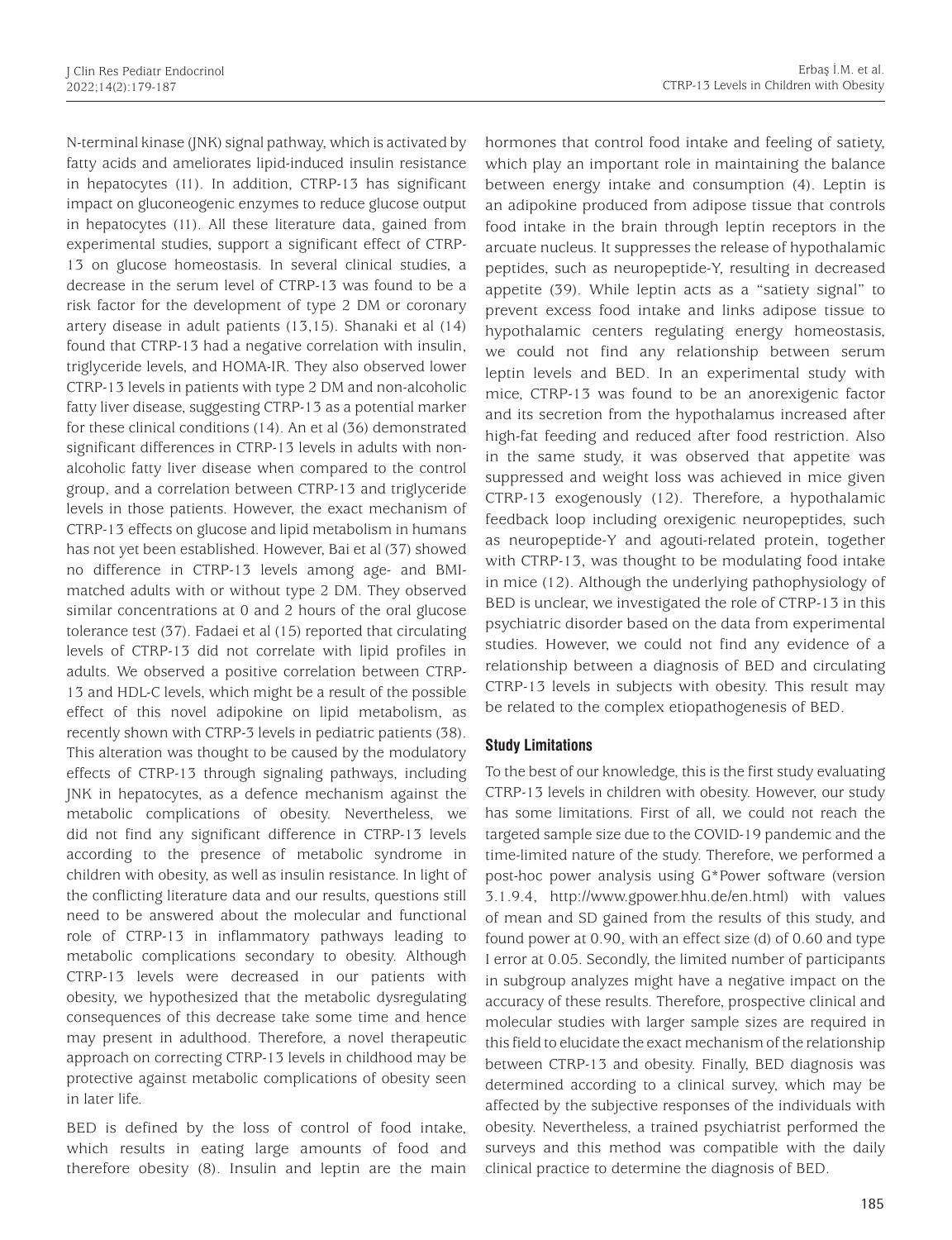# **Conclusion**

We demonstrated significantly lower CTRP-13 levels in children with obesity than in age-matched children with healthy weight. The positive correlation between CTRP-13 and HDL-C levels suggested a possible effect of this adipokine on lipid metabolism and it can be used as a marker for dyslipidemia in childhood obesity. However, unlike adult studies, we could not find any difference in CTRP-13 levels in regard to obese children with or without metabolic syndrome or insulin resistance. A novel therapeutic approach may be to optimize CTRP-13 levels in childhood which may be protective against metabolic complications of obesity seen in later life but much more evidence is required to support this hypothesis.

#### **Ethics**

**Ethics Committee Approval:** This study was approved by the Dokuz Eylül University Local Ethics Committee (ethics approval number: 2020/01-26, date: 06.01.2020) and performed in accordance with the principles of the Declaration of Helsinki.

**Informed Consent:** An informed written consent form was obtained from the children and their parents before participating the study.

Peer-review: Externally and internally peer-reviewed.

#### **Authorship Contributions**

Surgical and Medical Practices: İbrahim Mert Erbaş, Ahu Paketçi, Serkan Turan, Ali Rıza Şişman, Korcan Demir, Ece Böber, Ayhan Abacı, Concept: İbrahim Mert Erbaş, Ayhan Abacı, Design: İbrahim Mert Erbaş, Ayhan Abacı, Data Collection or Processing: İbrahim Mert Erbaş, Ahu Paketçi, Serkan Turan, Ali Rıza Şişman, Korcan Demir, Ece Böber, Ayhan Abacı, Analysis or Interpretation: İbrahim Mert Erbaş, Ahu Paketçi, Serkan Turan, Ali Rıza Şişman, Korcan Demir, Ece Böber, Ayhan Abacı, Literature Search: İbrahim Mert Erbaş, Ahu Paketçi, Serkan Turan, Ali Rıza Şişman, Korcan Demir, Ece Böber, Ayhan Abacı, Writing: İbrahim Mert Erbaş.

**Financial Disclosure:** This study was supported by a grant from the Dokuz Eylül University Department of Scientific Research Projects (2020.KB.SAG.057).

## **References**

- 1. Sahoo K, Sahoo B, Choudhury AK, Sofi NY, Kumar R, Bhadoria AS. Childhood obesity: causes and consequences. J Family Med Prim Care 2015;4:187-192.
- 2. Umer A, Kelley GA, Cottrell LE, Giacobbi P Jr, Innes KE, Lilly CL. Childhood obesity and adult cardiovascular disease risk factors: a systematic review with meta-analysis. BMC Public Health 2017;17:683.
- 3. Friedemann C, Heneghan C, Mahtani K, Thompson M, Perera R, Ward AM. Cardiovascular disease risk in healthy children and its association with body mass index: systematic review and meta-analysis. BMJ 2012;345:e4759.
- 4. Wilasco MI, Goldani HA, Dornelles CT, Maurer RL, Kieling CO, Porowski M, Silveira TR. Ghrelin, leptin and insulin in healthy children: Relationship with anthropometry, gender, and age distribution. Regul Pept 2012;173:21-26. Epub 2011 Sep 7
- 5. Kubota N, Terauchi Y, Yamauchi T, Kubota T, Moroi M, Matsui J, Eto K, Yamashita T, Kamon J, Satoh H, Yano W, Froguel P, Nagai R, Kimura S, Kadowaki T, Noda T. Disruption of adiponectin causes insulin resistance and neointimal formation. J Biol Chem 2002;277:25863- 25866.
- 6. Cambuli VM, Musiu MC, Incani M, Paderi M, Serpe R, Marras V, Cossu E, Cavallo MG, Mariotti S, Loche S, Baroni MG. Assessment of adiponectin and leptin as biomarkers of positive metabolic outcomes after lifestyle intervention in overweight and obese children. J Clin Endocrinol Metab 2008;93:3051-3057. Epub 2008 May 20
- 7. Stroescu RF, Mărginean O, Bizerea T, Gafencu M, Voicu A, Doroş G. Adiponectin, leptin and high sensitivity C-reactive protein values in obese children-important markers for metabolic syndrome? J Pediatr Endocrinol Metab 2019;32:27-31.
- 8. Marzilli E, Cerniglia L, Cimino S. A narrative review of binge eating disorder in adolescence: prevalence, impact, and psychological treatment strategies. Adolesc Health Med Ther 2018;9:17-30.
- 9. Wang YJ, Zhao JL, Lau WB, Liu J, Guo R, Ma XL. Adipose tissue-derived cytokines, CTRPs as biomarkers and therapeutic targets in metabolism and the cardiovascular system. Vessel Plus 2017;1:202-212.
- 10. Ramanjaneya M, Jerobin J, Bettahi I, Siveen KS, Abou-Samra A. Emerging roles of C1Q tumor necrosis factor-related proteins in metabolic diseases. Transl Med Commun 2021;6:5.
- 11. Wei Z, Peterson JM, Wong GW. Metabolic regulation by C1q/TNFrelated protein-13 (CTRP13): activation OF AMP-activated protein kinase and suppression of fatty acid-induced JNK signaling. J Biol Chem 2011;286:15652-15665.
- 12. Byerly MS, Swanson R, Wei Z, Seldin MM, McCulloh PS, Wong GW. A central role for C1q/TNF-related protein 13 (CTRP13) in modulating food intake and body weight. PLoS One 2013;8:e62862.
- 13. Afrookhteh A, Emamgholipour S, Alipoor B, Moradi N, Meshkani R, Nasli-Esfahani E, Rahimipour A, Shanaki M. The circulating levels of complement-C1q/TNF-related protein 13 (CTRP13) in patients with type 2 diabetes and its association with insulin resistance. Clin Lab 2017;63:327-333.
- 14. Shanaki M, Fadaei R, Moradi N, Emamgholipour S, Poustchi H. The circulating CTRP13 in type 2 diabetes and non-alcoholic fatty liver patients. PLoS One 2016;11:e0168082.
- 15. Fadaei R, Moradi N, Baratchian M, Aghajani H, Malek M, Fazaeli AA, Fallah S. Association of C1q/TNF-related protein-3 (CTRP3) and CTRP13 serum levels with coronary artery disease in subjects with and without type 2 diabetes mellitus. PLoS One 2016;11:e0168773.
- 16. Demir K, Konakçı E, Özkaya G, Kasap Demir B, Özen S, Aydın M, Darendeliler F. New Features for Child Metrics: Further Growth References and Blood Pressure Calculations. J Clin Res Pediatr Endocrinol 2020;12:125-129. Epub 2019 Sep 2
- 17. Neyzi O, Bundak R, Gökçay G, Günöz H, Furman A, Darendeliler F, Baş F. Reference Values for Weight, Height, Head Circumference, and Body Mass Index in Turkish Children. J Clin Res Pediatr Endocrinol 2015;7:280-293.
- 18. de Onis M, Onyango AW, Borghi E, Siyam A, Nishida C, Siekmann J. Development of a WHO growth reference for school-aged children and adolescents. Bull World Health Organ 2007;85:660‐667.